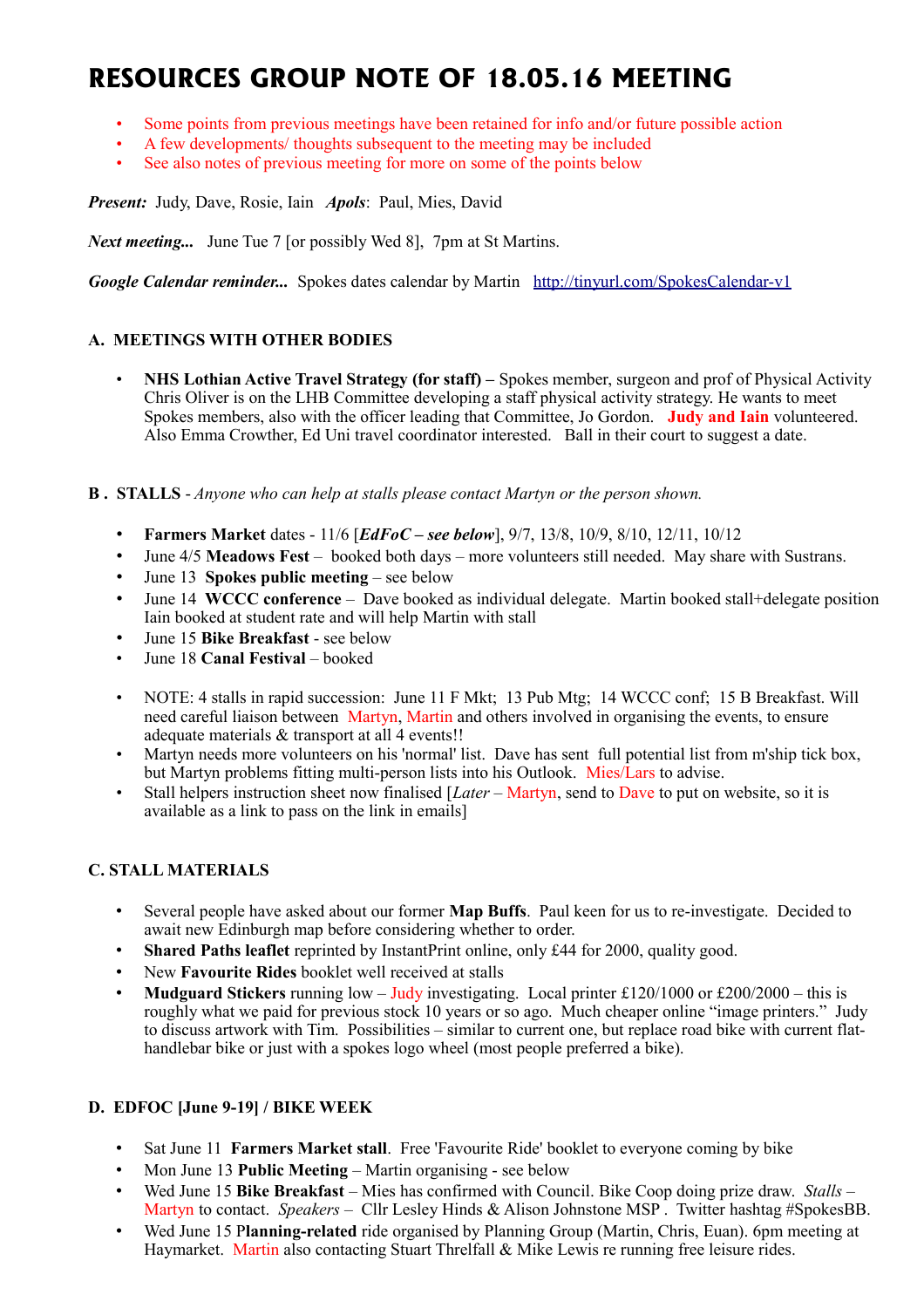## **E. SPOKES PUBLIC MEETINGS** [twitter hashtag #SpokesMtg]

- **Summer 2016 meeting, Mon 13 June** Martin organising
	- Topic *Cycling and Health* to include both physical activity and pollution aspects
	- Speakers Panel of 3...
		- politician Cllr Cammy Day
		- campaigner FOE Emilia Hanna
		- legal expert Jodi Gordon, CycleLaw
		- medical expert Prof Chris Oliver
		- chair for discussion session Helen Zealley, Spokes member, former Director of Public Health in NHS Lothian, and involved in many environmental orgs
	- Meeting to be preceded by Spokes AGM (advertised to members by email) [Later this may need to be postponed to autumn meeting].
	- Poster David Gardiner unavailable this time Dave has done poster – [article now on website](http://www.spokes.org.uk/2016/05/public-meeting-cycling-and-health/) and circular sent to relevant organisations asking them to publicise it.
- **Autumn 2016 –** Martin suggested provisional early booking for Augustine, as they get booked up early. Most suitable week in relation to probable mailout date is week beginning 21 November. Martin booking 24 November provisionally at Augustine. Possible topics...
	- *Policies of new govt* following Holyrood election?? try for big speaker, new Transport Minister
	- *Cycling and Business* suggested by David a lot of enthusiasm for this idea, with panel of 3 or 4 speakers talking about different aspects – local retail / tourism / big business support as in British Cycling 'Choose Cycling' network / Craigie's / new cafe on north Edinburgh network / job creation through local bike businesses / a relevant politician? - andrew burns? / etc, etc. One point is how to make it attractive enough to punters to attract a good audience.

## **F. COUNTS OF TRAFFIC & CYCLISTS**

Count held May  $10<sup>th</sup>$ . Good results and good publicity resulting. [Article](http://www.spokes.org.uk/2016/05/bikes-%E2%86%91%E2%86%91-cars-%E2%86%93%E2%86%93-again/) [tweet](https://twitter.com/SpokesLothian/status/730330550947483648)

## **G. SPOKES MAPS**

- Peter/Tim/David working on updated version of existing **Edinburgh map**, expected late June. Will be on water and tear-resistant paper, priced £6.95.
- Grant of £2500 towards map obtained from Edinburgh Council, in exchange for which we promised an **employer initiative** to try and get it pinned up in workplaces. Minimum would be to write to Chamber of Commerce and Essential Edinburgh asking if they would circulate a special map offer to local companies, but we could do more. David [Monaghan] interested in taking lead on this project. Judy suggested getting some flat or rolled copies of the map, which we could deliver to any interested companies – Dave [dF] to contact Peter to suggest this. [Peter had said that the tear-proof paper cannot be laminated].
- Need to decide use of surplus **existing Ed maps**. Possibly offer to schools, as Tim did very successfully with surplus old Midlothian maps.
- Edinburgh edition on **new base map** (XYZ) to allow electronic version has been badly delayed and no likelihood of appearance any time soon.
- New **Glasgow edition** delayed since late 2014, but now being worked on by XYZ. Likely to be on tearproof paper. Electronic version already downloadable for smartphones.

## **H. SPOKES STATUS**

- AGM in 2015 set up working group of Paul, Ian, Sandy, Dave [with power to coopt others] to progress Spokes becoming a SCIO [http://www.scvo.org.uk/setting-up-a-charity/decide-on-a-structure/scottish](http://www.scvo.org.uk/setting-up-a-charity/decide-on-a-structure/scottish-charitable-incorporated-organisation/)[charitable-incorporated-organisation/](http://www.scvo.org.uk/setting-up-a-charity/decide-on-a-structure/scottish-charitable-incorporated-organisation/)
- Spokes objectives modifications to suit SCIO circulated to members, with no feedback except punctuation etc, so we can use these. Dave met SCVO for advice re modification of model SCIO constitution for the working group.
- There are 2 models: single tier (trustees only); 2-tier (members + trustees).
	- **2-tier** most traditionally democratic, with a powerful members' AGM, and the model we had expected to go for. However, has disadvantages, with an organisation like ours of 1000+ members. Legal requirement to give out a list of names of all members on request by a member; databases must be updated within 28 days (we don't achieve that); have to keep all names/addresses for 6 years; members have certain legal duties – e.g. to ensure organisation sticks to its objectives; etc.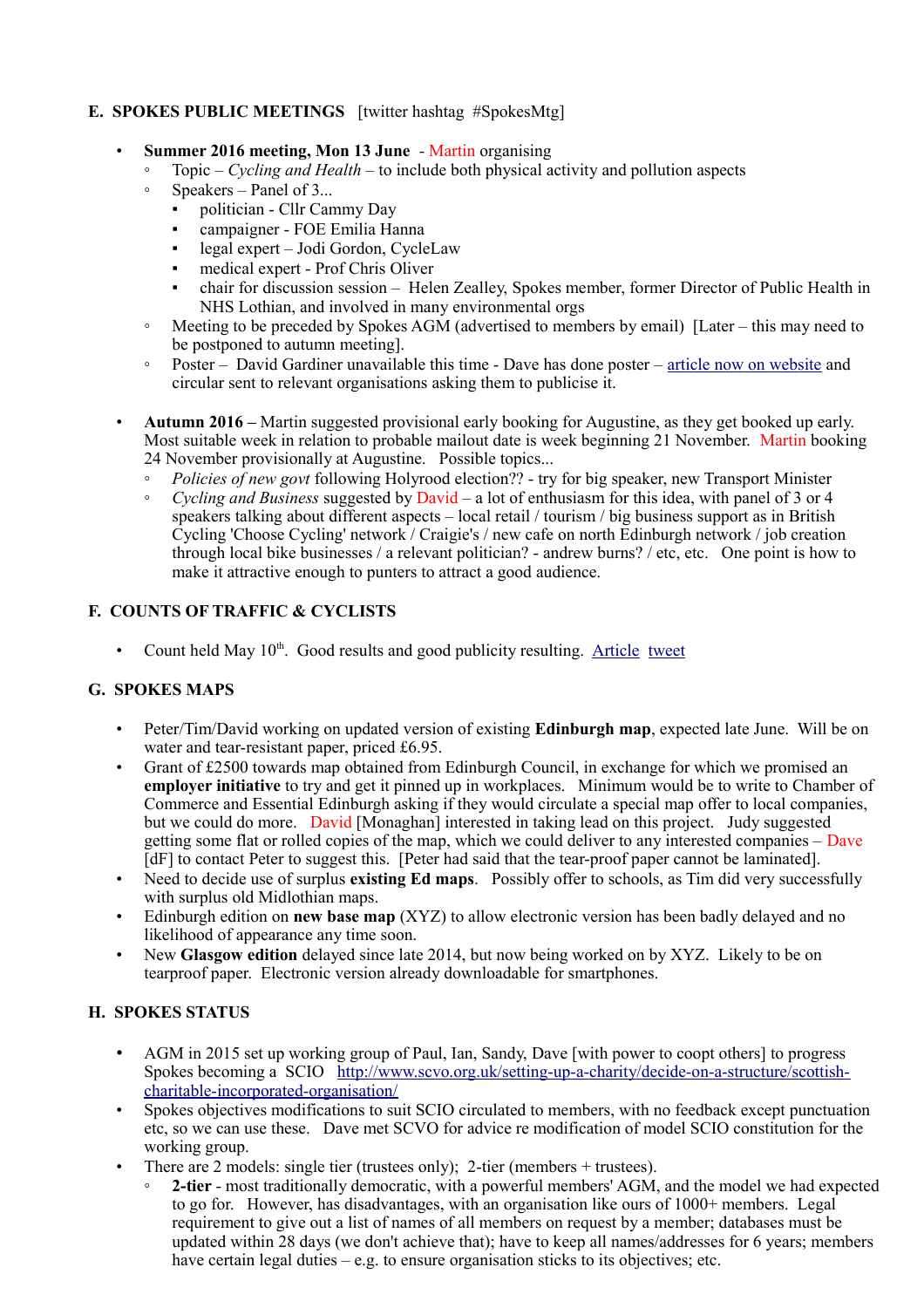- **Single-tier** structure more like many charities, e.g. Sustrans, with trustees and supporters (not members in the SCIO sense of that word) and more like we operate now. Trustees could include any of the people active in spokes, depending on how we drew up the constitution.
- In either case, the trustees still have some liability but much less than individuals actively involved have at present
- Resources had a clear preference for the single-tier model because of the above 2-tier disadvantages. Dave will report this to the working group  $\&$  AGM.

## **J. ONLINE JOINING AND RENEWAL**

- **Clair**, computing adviser at Ed Uni, hopes to do this. Further delay as the proposed software GroupSpaces now no longer has technical support (it is still operating for those who use it, but no updates or problemsolving available). Dave, Christine, Sarah to meet Clair once there is further progress.
- Meantime we will try to set up a paypal button on the site. Stuart looking into this.

# **K. MOTORIST AWARENESS CAMPAIGN – 'BIKE ALERT'**

- There is a videos page on our website, with links to Bryce's videos click the *videos* tab or go straight to *[www.spokes.org.uk/videos](http://www.spokes.org.uk/videos)*.
- David Gardiner of Laidback Bikes/Vantage Creative produced A4-folded leaflet. Once finalised it will go in a spokes mailout to all orgs and members [approx 3000], plus further (see below).
- Meeting held at Martin's only Martin, Bryce, Dave present.
	- Video content finalised no change except lengthen time for some slides.
	- Leaflet content minor changes inside; major change to back page, now being discussed by email. Final instructions will then be passed by Dave to David G to update the leaflet, but unlikely till after June as David G away and then priority working on Spokes Haymarket map signboard.
	- **Printing of leaflet/ official launch of video/leaflet best time probably August**, once election, edfoc, etc over, and shortly before  $6<sup>th</sup>$  former events begin.
	- ∘ 6<sup>th</sup> former sessions 2016 being coordinated by Martin working with Brian, Donald, Martyn. Preliminary contact with WestLife already. Also to investigate Mid and East Lothian councils. We could ask for more volunteers in a member email circular if useful. Also need to discuss format with Edinburgh – less good than W Lothian (Brian has written to them about this).
	- Other uses driving schools, police rehab, etc, etc, to be discussed at a future Resources group when Martin  $\&$  Mies both present. Mies interested in helping – to look up previous database
	- Need a lead-person for the launch event and for the distribution to other organisations as above.
- Mies informing Fyfe's of use of video so far and seeking any feedback on the leaflet  $\&$  video.

## **L. SUPERMARKETS PROJECT**

- Waiting till after June/EdFoC to progress this. Offer from Joe Taylor, who works for Cockburn, to get involved – invite him next time we discuss this? Dave to send his address to Iain.
- **Iain circulated email with**  $2<sup>nd</sup>$  **version of draft good practice guide. <b>Everyone** please send comments to Iain (please also read the notes below). Once we are reasonably happy with the content we'll ask David Gardiner or Tim if they have time to do a professional layout.
- **Aim of the good practice guide … to be used as follows ...**
	- to enable members to lobby their local shops/supermarket, as an individual on their own initiative.
	- to contact local regional managers of all supermarket chains, with the aim to find at least one willing to undertake an exemplary project covering all their stores – this would need one or more people within Resources Group (or other in Spokes) to take this on. The person could then potentially also work with locals from the above bullet point.
	- Note that this is an innovative project for which we could almost certainly get grant assistance if necessary if we decide to take it further in a ways that needs significant funding, as we did with the tenements project – e.g. Sestran or Cycling Scotland or SCSP cash (via Ed Council). This might be particularly helpful if any supermarket chain takes up the project and works with us, or if we organise local members lobbying their stores on a wide scale.
- **Report on our initial survey** is online at spokes.org.uk: documents: spokes projects: supermarkets or click here [www.spokes.org.uk/documents/papers-documents/supermarkets-project.](http://www.spokes.org.uk/documents/papers-documents/supermarkets-project)
- See previous minutes (15.3.16) for initial Good Practice Guide ideas, mostly now in Iain's draft.